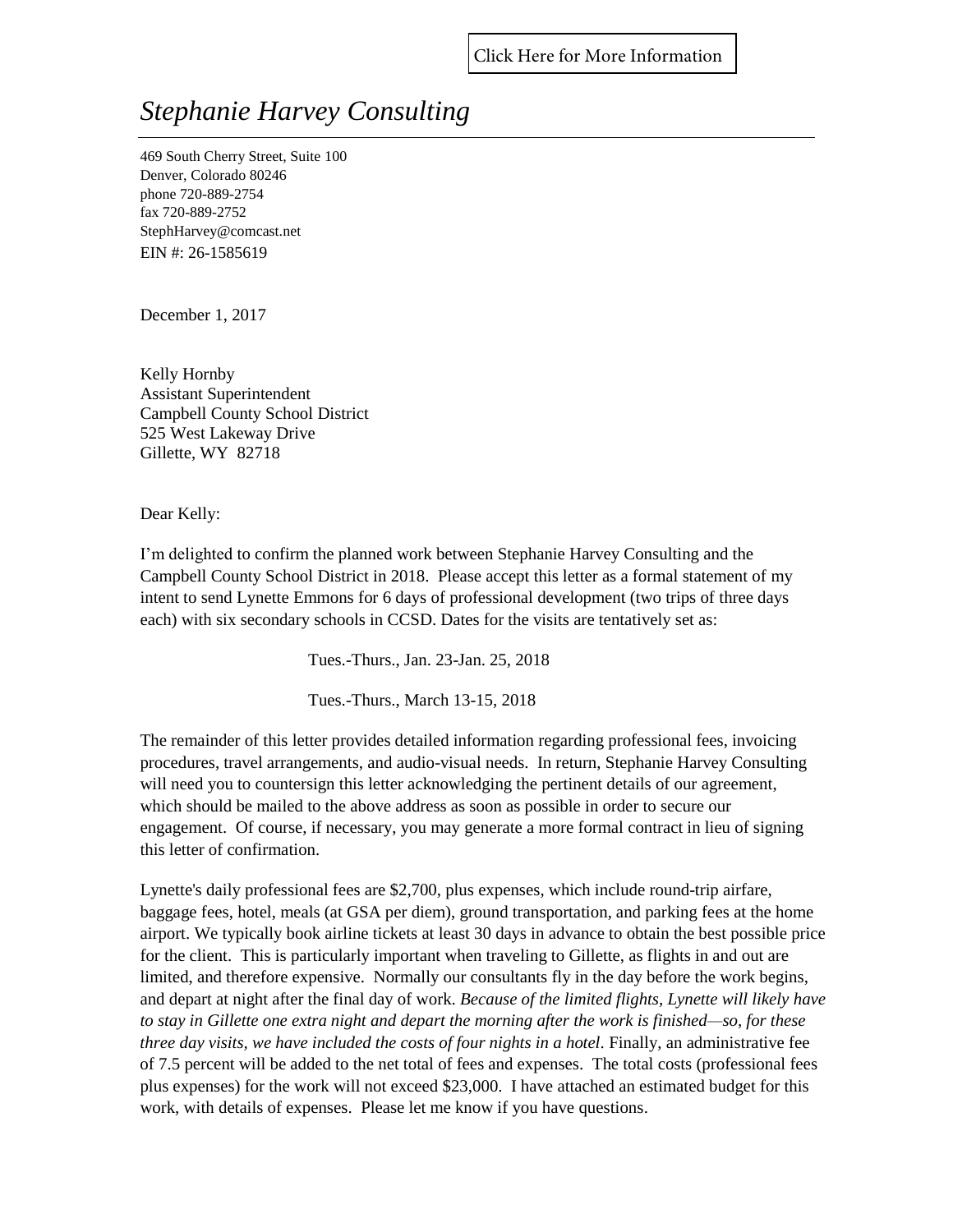Stephanie Harvey Consulting will invoice you for the work within a week of completion. Itemized receipts will be included, and you will only be invoiced for actual expenses incurred. Payment of the invoice will be due within 30 days of receipt.

In the event of flight cancellations due to weather problems, acts of God or other travel issues that result in additional nights in the hotel, days with the car, meals, etc., Campbell County would be responsible for these costs. Stephanie Harvey Consulting will take care of rescheduling and rebooking hotel and flights, and invoicing Campbell County for the extra costs. If our consultant or Stephanie Harvey Consulting cancels the visit, Campbell County would *not* be responsible for paying extra costs due to the last-minute cancellation.

The EIN for Stephanie Harvey Consulting is 26-1585619. Tax reporting for any payments should use this EIN. As a Colorado corporation, Stephanie Harvey Consulting will file income tax returns to appropriate state and Federal agencies. If your district or entity requires withholding tax for outof-state contractors without exception, we will require that the tax be added to the contract fee up front. If your district or entity requires that Stephanie Harvey Consulting pay sales taxes, that will be added to the contract fee up front as well.

Our audio-visual needs primarily consist of an LCD projector with sound capability, a cordless lavaliere microphone (for larger groups), and a small table set up next to the projector for materials. We will bring our own laptop computers. We would also appreciate having on hand some bottled water and post-it notes.

Finally, we would like to discuss our workshop and classroom demonstration content in detail over the phone 4-6 weeks prior to our arrival. This discussion will help us to customize our work to your particular goals and needs. Also, if applicable, please be aware that the maximum number of classroom demonstrations we conduct in one day is two — one demonstration in the morning and one in the afternoon. These demonstrations should include a prebrief and a debrief of approximately one hour each (as described in the attached proposal) to assure our ability to deliver a high quality product to Campbell County.

I look forward with enthusiasm to our upcoming work together!

Warml Stephanie Harve